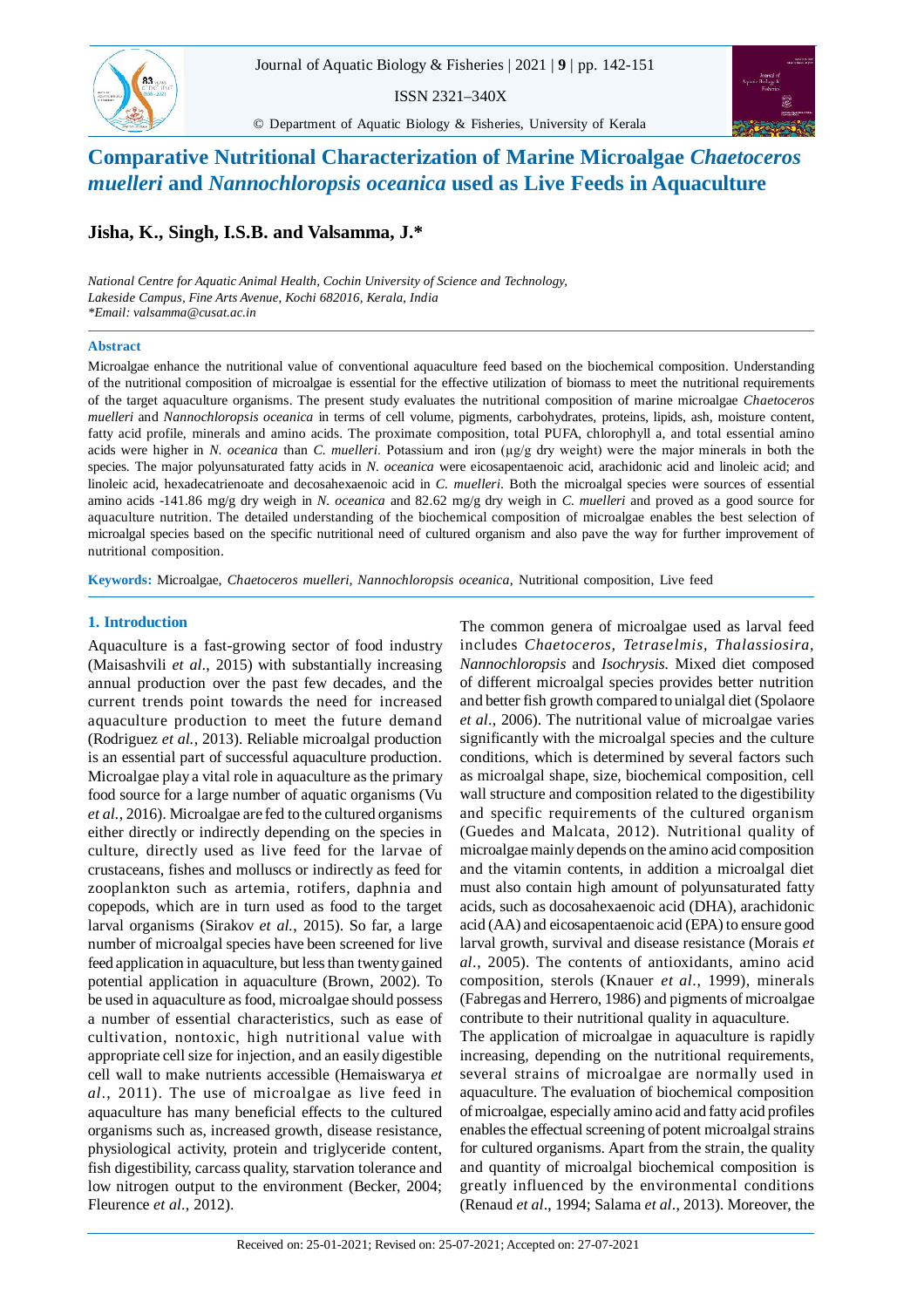potential strains should be easy to cultivate in the local culture conditions and passive for simple extraction of the biochemical compounds. Among the different microalgal species, *Nannochloropsis* spp. and *Chaetoceros* spp. are widely used in marine aquaculture as food sources as well as to maintain water quality (Riquelme and Herrera, 2003; Khatoon *et al*., 2007; Banerjee *et al*., 2011). There are limited works focused on the complete evaluation of biochemical composition of microalgae. A detailed understanding of the morphological and nutritional composition of microalgae enables the efficient and appropriate utilization of it as live feed either as single species or in combination according to the nutritional requirement of the target organism, it also pave the way for improvement of nutritional composition by optimization of culture medium and conditions or by genetic manipulation. Therefore, the present study was carried out for the detailed evaluation of biochemical composition and morphological characteristics of *C. muelleri* and *N. oceanica* used as live feeds in aquaculture*.*

### **2. Materials and Methods**

### **2.1. Microalgal strains and culture conditions**

The stock culture of marine diatom *Chaetoceros* sp. and marine eustigmatophyte *Nannochloropsis* sp. were obtained from the culture collection of Central Marine Fisheries Research Institute (CMFRI), Kochi, India. The cultures were identified as *Chaetoceros muelleri* (Gen Bank Accession No. KM202105) and *Nannochloropsis oceanica* (Gen Bank Accession No. KP057242) and the pure stock cultures of *C. muelleri* and *N. oceanica* were maintained in Erlenmeyer flasks using F/2 (Guillard, 1975) and Walne's (Walne, 1970) medium respectively (Table 1), prepared in sterile natural sea water. For experimental purpose, large scale cultivation was done in 10L Nalgene carboys in triplicate. The growth medium pH was adjusted to 8.00 and incubated at  $25 \pm 2$  °C for a photoperiod of 16L: 8D hours at a light intensity of 100 µmol photons/m<sup>2</sup> /s. The cultures were agitated continuously by sparging with sterile air passed through 0.2µm air filters (Midisart, Sartorius, Germany) to prevent sticking as well to ensure proper exposure to light. Nutritional analyses were performed after the cells reached the late logarithmic phase of growth (12 days for *C. muelleri* and 15 days for *N. oceanica*).

### **2.2. Cell morphology characterization**

# **2.2.1. Light microscopy**

The cell size and morphological characteristics of *C.muelleri* and *N.oceanica* were observed under light microscope (Olympus CX41, Japan) and digital images were taken with micro publisher 3.3 RTV camera and images were analyzed by Q-imaging software. A measuring ocular calibrated to the different magnifications (10x, 40x and 100x magnitude oculars) was used to calculate cell sizes. At least 100 microalgal cells of each species were measured at stationary period. The cell surface area (A,) and cell volume of marine diatom *Chaetoceros muelleri* was calculated assuming an oval cylindrical cell shape using the following formulas. Cell surface area  $(A, \mu m^2) = 2\pi rh + 2\pi r^2$ (1)

Cell volume (V) =  $\pi r^2 h$  $(2)$ 

where, A= cell surface area  $(\mu m^2)$ ; V= cell volume;  $\pi = 3.14$ ;  $r=$  average cell radius; h= average cell height.

For the spheroidal cells of *Nannochloropsis oceanica* the cell surface area and cell volume were calculated using the following formulas.

Cell surface area (A) = 
$$
4\pi r^2
$$
 (3)  
Cell Volume (V) =  $4/3\pi r^3$  (4)

## **2.2.2 Scanning electron microscopy (SEM)**

For the SEM analysis, 10 mL of microalgal cultures of both the species were harvested by centrifugation at 5000 rpm for 10 minutes and washed thrice in 1X PBS and pH was adjusted to 7.4. The cells were centrifuged at 5000 rpm for 10 minutes and the supernatant was decanted, to which 1 mL of 2.5% glutaraldehyde EM grade (Electron Microscopy Sciences, PA, USA) was added and incubated at  $4^{\circ}$ C for overnight. After incubation, the cells were washed thrice in 1XPBS and again incubated at  $4^{\circ}$ C for 4 hours with  $1 \text{ mL of } 2\%$  osmium tetroxide (OsO<sub>4</sub>) (Electron Microscopy Sciences, PA, USA). After incubation, the cells were harvested and washed thrice in 1X PBS. The obtained cells were dehydrated in a series of 10%, 25%, 50%, 75% and 100% acetone and dried in air (Grant, 2008). The cells were spread on SEM stubs dried in critical point drying apparatus, sputter coated with gold and viewed with analytical Scanning Electron Microscope (VEGA3 TESCAN) at Maharajas College, Kochi, India.

#### **2.3. Nutritional characterization**

### **2.3.1. Moisture content**

The moisture content of the dried algal biomass was measured by drying a representative 2 g sample at 100±5°C for 20 hrs. or till constant weight was attained and the difference in the weights was calculated. The moisture content (%) was calculated using the following formula (Tokucsoglu and Uunal, 2003).

Moisture  
\ncontent = 
$$
\frac{\text{weight before drying} - \text{weight after drying}}{\text{weight before drying}} \times 100
$$

\n(%)

#### **2.3.2. Ash content**

The ash content was determined by incineration of a representative 1 g of algal sample at  $450^{\circ}$ C for 5 hrs. in a pre-weighed silica crucible. The residue in the crucible was weighed and the difference in weights was calculated as the ash content (AOAC,1980; Zhu and Lee, 1997).

# **2.3.3. Estimation of total protein, carbohydrate and lipid**

For the analysis of total lipid, protein and carbohydrate contents of *C.muelleri* and *N.oceanica*, 30L cultures of each species were harvested at the late logarithmic phase of growth. For the estimation of total lipid and carbohydrate, 50 mg of lyophilized biomass of *C.muelleri* and *N.oceanica* were first treated with 0.2N perchloric acid (HClO<sub>4</sub>) and ground in chloroform: methanol (2:1 v/ v) with glass powder to obtain lipid component (Lee et al., 1989). The lipids were extracted and quantified following the modified method of Bligh and Dyer (Bligh and Dyer, 1959), the lipid free pellets were treated with 2 mL of 2N sodium hydroxide (NaOH) at 95°C for 10 min,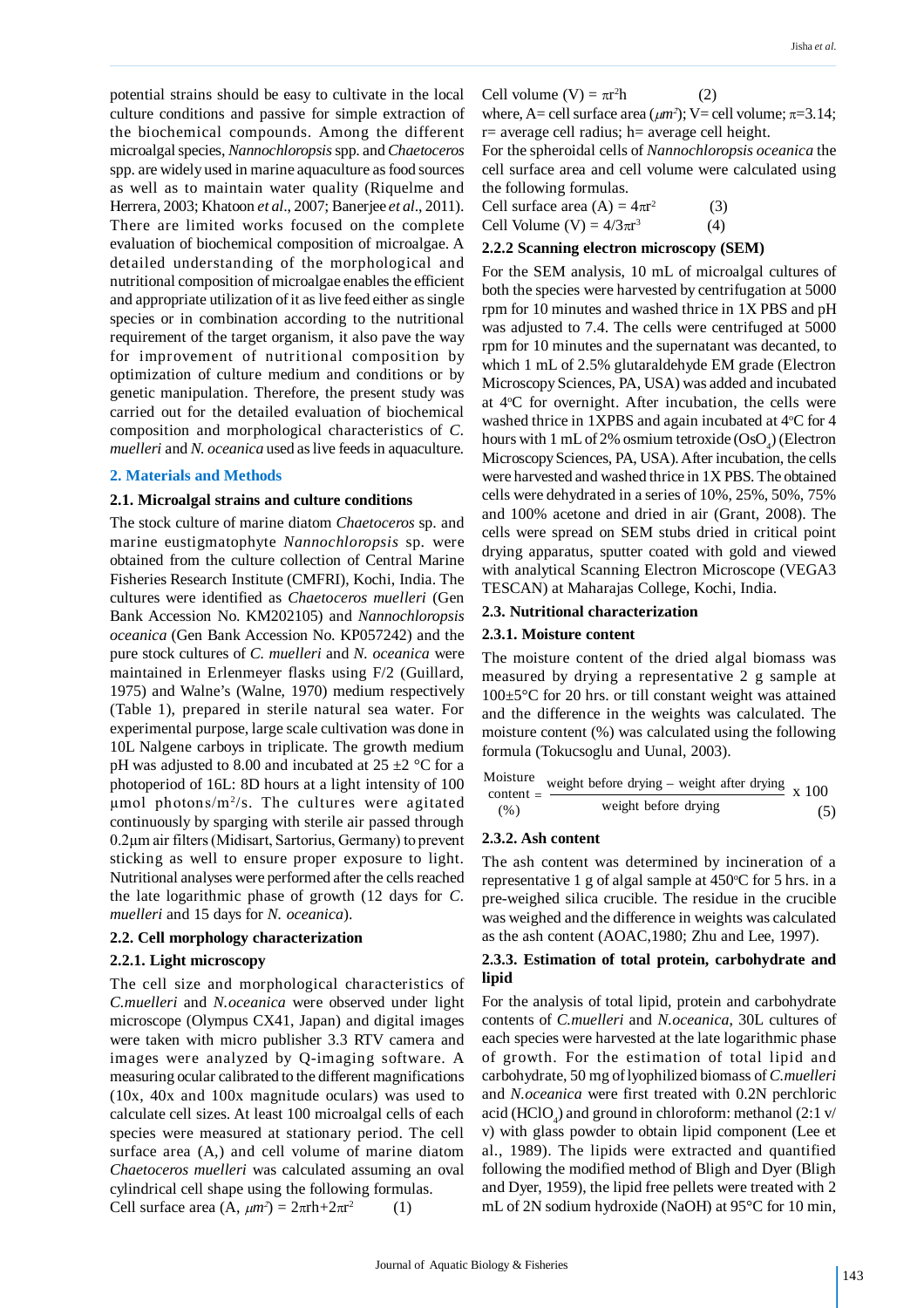and from this, aliquots  $(500 \mu L)$  were drawn and carbohydrates were estimated using the procedure described by Dubois *et al*. (1956) and the results obtained were expressed as % dry weight. For the estimation of protein, 50 mg of lyophilized biomass of *C.muelleri* and *N.oceanica* were treated with 5 mL of 10% trichloroacetic acid (TCA), vortexed for 30s and incubated for 30 minutes in a boiling water bath, cooled in an ice bath for 30 minutes and centrifuged at 5000xg for 5min. The pellets were dissolved in 1mL of 1N NaOH by boiling in a water bath for 30 minutes. An aliquot of 0.1mL was taken and made up to 1mL with distilled water and the protein concentration was measured using the procedure of Lowry *et al*. (1951).

# **2.3.4. Estimation of pigments**

# **2.3.4.1. Chlorophyll**

For the estimation of chlorophyll, 10 mg microalgal biomass of *C.muelleri* and *N.oceanica* were extracted with 4 mL of 80% methanol and absorbances were read at 663 nm in a spectrophotometer (Shimadzu UV-1601, Tokyo, Japan) against methanol blank. The amount of chlorophyll was calculated using the following equation (Mackinney,1941) and expressed as µg chlorophyll-a in gram dry weight.

Amount of Chl.  $a = Ab_{663}$  x 12.63 (correction factor) (6)

# **2.3.4.2. Carotenoids**

Carotenoids include pigments like carotenes and xanthophylls. For the estimation of carotenes,10 mg microalgal biomass was extracted with 3 mL of 85% acetone and the absorbances were read at 450 nm in a spectrophotometer (Shimadzu UV-1601, Tokyo, Japan) against acetone blank. The concentration of carotenoids was calculated using the following equation (Jensen,1978) and expressed as  $\mu$ g in gram dry weight.

Concentration of carotenoids =  $Ab_{450}/2500$  (extinction coefficient) (7) coefficient)

# **2.3.4.3. Phycobiliproteins**

For the estimation of phycobiliproteins,10 mg microalgal biomass was extracted with 3 mL of phosphate buffer (0.05M, pH 6.8) by repeated freeze-thawing and the absorbances were taken at 565, 615 and 652 nm respectively against phosphate blank and concentration of phycobilins were calculated using the following formula and expressed as µg in gram dry weight (Siegelman and Kycia, 1978).

Concentration of c-phycobilins  $(PB)$  =

$$
Ab_{615}
$$
-0.474  $(Ab_{652})/5.34$  (8)  
Concentration of c-allowbyocoyanin  $(APC)$  =

$$
Ab_{652} = 0.208 (Ab_{615})/5.09
$$
 (9)  
Concentration of c-phycoerythrin (PE) =

$$
Ab_{562} - 2.41(PC) - 0.849 (APC)
$$
 (10)

9.6

# **2.3.5. Analysis of fatty acids**

Total lipid was extracted from 100 mg biomass using chloroform and methanol (2:1 v/v) and it was converted into fatty acid using 1% v/v H2SO4 in methanol and refluxing it for an hour at  $70^{\circ}$ C methyl esters (FAME) by trans- esterification and were easily separated and analysed

|                                            |  |  | Table 1. Nutrient composition of different marine |
|--------------------------------------------|--|--|---------------------------------------------------|
| microalgal culture media used in the study |  |  |                                                   |

| Constituents                                      | F/2    | Walne's |
|---------------------------------------------------|--------|---------|
|                                                   | (mg/L) | (mg/L)  |
| NaNO <sub>3</sub>                                 | 75     | 100     |
| NaH <sub>2</sub> PO <sub>4</sub> H <sub>2</sub> O | 5      | 20      |
| $H_3BO_3$                                         |        | 33.6    |
| CoCl <sub>2</sub> ·6H <sub>2</sub> O              | 0.01   | 20      |
| CuSO <sub>4</sub> 5H <sub>2</sub> O               | 0.0098 | 20      |
| MnCl <sub>2</sub> 4H <sub>2</sub> O               | 0.18   | 0.36    |
| Na, MoO <sub>A</sub> ·2H, O                       | 0.0063 |         |
| ZnSO <sub>4</sub> ·7H <sub>2</sub> O              | 0.022  |         |
| FeCl <sub>3</sub> ·6H <sub>2</sub> O              | 3.15   | 1.3     |
| Na,EDTA·2H,O                                      | 4.36   | 45      |
| $ZnCl$ ,                                          |        | 21      |
| $(NH_4)6Mo_7O_{24}.4H_2O$                         |        | 9       |
| Thiamine HCl                                      | 0.1    | 0.1     |
| Cyanocobalamin                                    | 0.0005 | 0.005   |
| Biotin                                            | 0.0005 |         |
|                                                   |        |         |

using gas chromatography with mass spectrometry (GC-MS) (Feng *et al*., 2011). Gas chromatographic analysis of FAME was performed on an Agilent 7890 A GC equipped with a mass detector (Agilent 5975 C mass spectrometer) and a fused silica capillary column (DB - 5MS column: ID 0.25mm; length 30 m; film thickness 0.25 mm). Samples were injected in split mode (split ratio 50:1). Helium was used as a carrier gas. The injector and detector temperatures were  $250^{\circ}$ C and  $230^{\circ}$ C respectively. The temperature was programmed as follows, initially at 40°C for 5 min; then 5°C/min to 280°C, hold for 10 min. The FAME was identified by co-chromatography with authentic commercially available FAME standards (Supelco™ 37 Component FAME Mix, Catalog No.: 47885-U, Supelco, Bellefonte, PA, USA). The fatty acids concentrations in the algal samples were quantified by comparing their peak area with that of the internal standard (C17:0).

# **2.3.6. Analyses of minerals**

The analyses of minerals were carried out using inductively coupled plasma mass spectrometry (ICP-MS). The dried microalgal biomass (0.5g) was treated with 5 mL of concentrated  $HNO<sub>3</sub>$ ; 0.5 mL concentrated HCl and 1mL  $H<sub>2</sub>O<sub>2</sub>$  and allowed to stand for 15 min for self-digestion, then kept for digestion in the microwave digestion system (MDS). After digestion, the contents were quantitatively transferred in to 10 mL tube and made up to 50 mL using extra pure water and filtered through Whatman No 1 filter paper. Metal analyses (Fe, K, Mg, Mn, Ca, Co, Cu and Zn) were carried out using Agilent 7700 ICP-MS. Working standards were prepared from stock solution (1ppm) by appropriate dilution so that all the standards were within the linear range of the element of interest. Mixed standards of all elements of interest were prepared at concentrations of 0.25 µg/L, 0.5 µg/L, 5 µg/L, 50 µg/L, 100 µg/L, 200 µg/L and 250 µg/L and analyzed using ICP-MS. The concentrations of metals were obtained from 3 different analyses and each was analysed in triplicate using ICP-MS (n=3) (Tokucsoglu and Uunal, 2003).

# **2.3.7. Analyses of amino acids**

For the estimation of total amino acids, 100 mg dried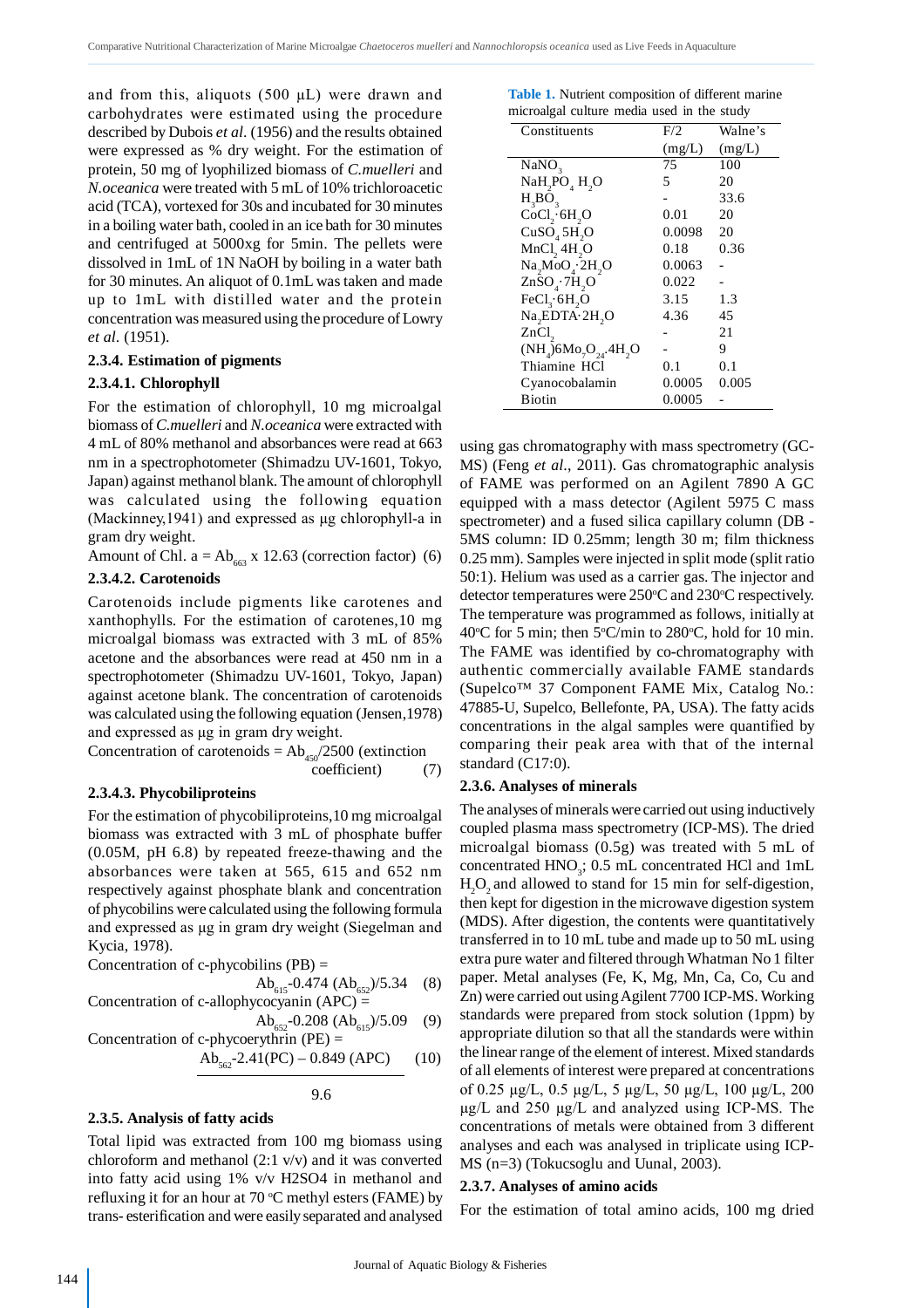biomass was weighed into a glass vial, 10 mL of 6N HCl was added and the tubes were heat sealed after filling pure nitrogen gas. Hydrolysis was carried out in a hot air oven at  $110^{\circ}$ C for 24 hours. After the hydrolysis, the content was removed quantitatively and filtered, washed with distilled water and the HCl content in the extract was removed using rotary vacuum evaporator. The residue was made up to a definite volume with 0.05N HCl. The sample thus prepared was filtered again through a membrane filter of 0.45-micron size (Jayasree *et al*., 2012). For the detection and quantification of the extracted amino acids, pre-column derivatization with O-phthalaldehyde was carried out (Rodríguez *et al*., 1997) and the content was filtered through 0.22-micron syringe filter and 20 µL of sample was injected into the HPLC for analysis.

The sample was injected to Agilent 1260 Infinity Binary LC in superficially porous Agilent Poroshell HPH-C18 columns having a length of 100 mm and 4.6 mm internal diameter with a flow rate of 1.5 mL/minute. The oven temperature was maintained at 40°C. The chromatographic conditions were as follows. The solvent system consisted of two eluents. Solvent A, an aqueous buffer, was a solution of 10 mM  $\text{Na}_2\text{HPO}_4$ , 10 mM  $\text{Na}_2\text{B}_4\text{O}_7$ , and 5 mM  $\text{NaN}_3$ . The pH was adjusted to the desired value (8.2) using concentrated hydrochloric acid, and the solution was filtered through a 0.45 µm cellulose membrane filter. Solvent B consisted of acetonitrile: methanol: water (45:45:10). Aqueous solutions containing acetonitrile and methanol are the most common solvents used in the amino acid analysis in RP-HPLC (Bidlingmeyer *et al*., 1986; Hariharan *et al*., 1993). Ultraviolet spectrophotometric detection was carried out at 254 nm. Amino acid standard (Sigma Aldrich, USA) was also run by the same procedure and the identification of individual amino acids in the sample was achieved by comparison of retention times with those of standards.

# **3. Results and Discussion**

## **3.1. Morphological characteristics**

Light microscopic and scanning electron microscopic images of *C. muelleri* and *N. oceanica* are given in Fig. 1 and Fig. 2 respectively. The marine diatom *C. muelleri* had an oval cylindrical shape with orange-brown colour

as shown in Fig. 1, each cell had four hair like projections one on each corner of the cell called setae. *N. oceanica* consisted of single spheroidal cells that were grass-green in colour mainly due to the presence of chlorophyll. The main characteristics of microalgae for aquaculture feed application is appropriate cell size for ingestion, for example, from 1 to 15µm for filter feeders and 10 to 100 µm for grazers and they must be readily digested (Brown, 2002). Cell sizes and cell volumes characteristics of *C. muelleri* and *N. oceanica* are given in Table 2. Cells of *C .muelleri* had an average length of 7.072±1.63 µm and  $4.211\pm0.869$  µm width with  $122.05\pm33.08$  µm<sup>2</sup> cell surface area and  $46.51 \pm 12.06$   $\mu$ m<sup>3</sup> cell volume. Cells of *N*. *oceanica* had an average cell size of 2.87±0.48 µm with  $26.60\pm8.06$  µm<sup>2</sup> cell surface area and  $13.35\pm5.9$  µm<sup>3</sup> cell volume. The cell surface area to volume ratio of *C. muelleri* and *N. oceanica* were almost similar, 2.62±0.22/µm and  $2.23 \pm 1.17/\mu m$  respectively. Microalgae used for larval nutrition are usually in the nanoplankton size range (2- 20 µm) (Brown et al., 1997). Both *C. muelleri* (7.072±1.63µm) and *N. oceanica* (2.87±0.48µm) were coming under the suitable microalgal size range for aquaculture feed applications.

#### **3.2. Nutritional composition**

The proximate composition of *C.muelleri* and *N.oceanica* in terms of protein, lipid, carbohydrate, moisture and ash contents are presented in Table 3. Different classes of microalgae have different concentrations of protein, carbohydrate and lipid (Brown *et al*., 1997). Generally, microalgae contain 30-40% (w/w) protein, 5-15% (w/w) carbohydrates and 10-20% (w/w) lipids in the latelogarithmic phase of growth (Guedes and Malcata, 2012). In the present study, in both the species, protein was the major compound (36.51±2.85 % in *C. muelleri* and 49.31±6.88% in *N. oceanica*), followed by lipid (27.93±2.1% in *C. muelleri* and 31.33±1.15% in *N. oceanica*) and carbohydrate (3.16 ±0.23 in *C.muelleri* and 11.49±0.75 in *N.oceanica*). For aquaculture organisms, the optimum total protein requirements in microalgal diet varies from species to species, but may range from as low as 12% (Albentosa et al., 1996) to within the optimum range of 30-60% (Brown *et al*., 1989), the differences in



**Fig. 1.** Light microscopic and scanning electron microscopic (SEM) images of *Chaetoceros muelleri*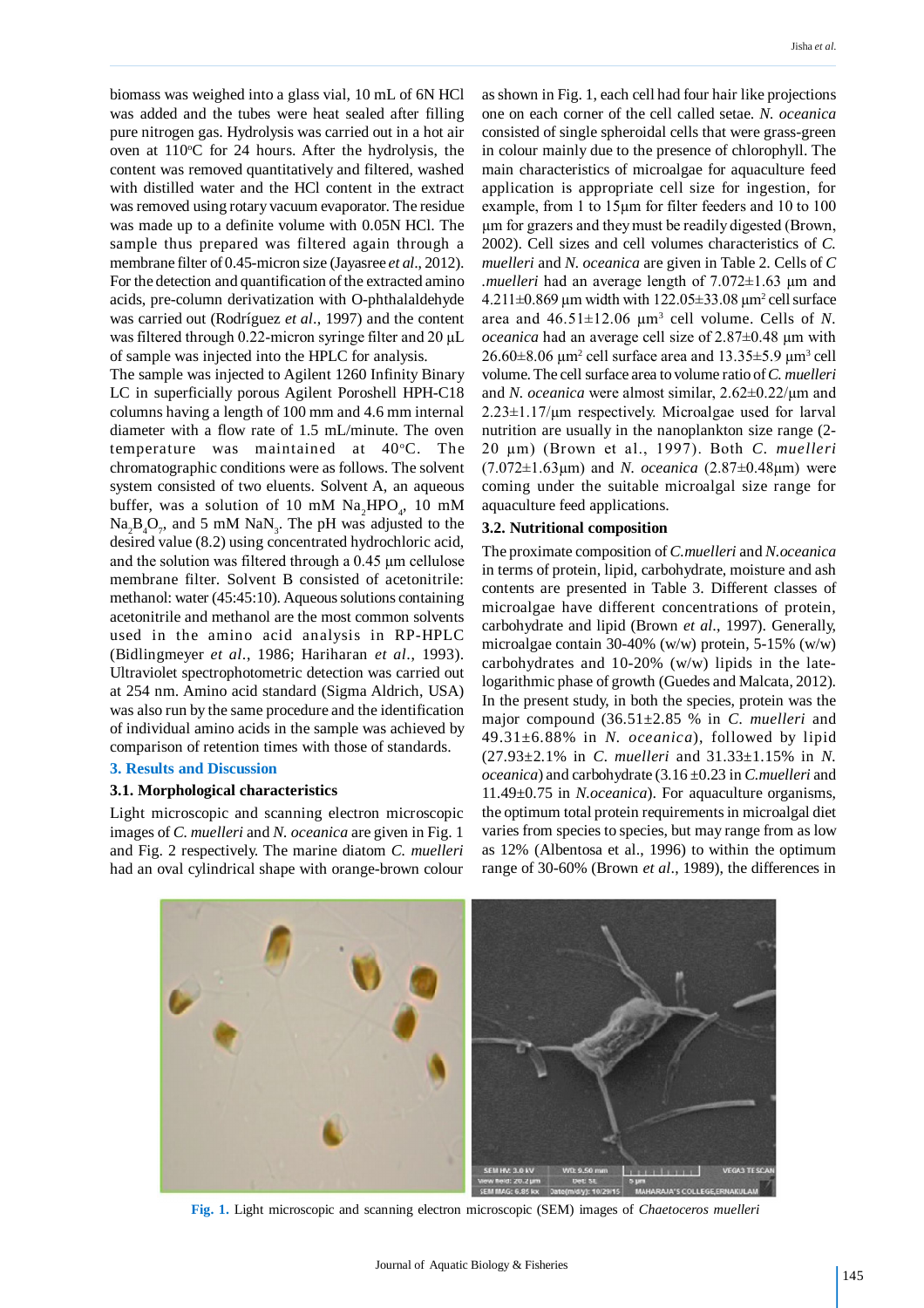

**Fig. 2.** Light microscopic and scanning electron microscopic (SEM) images of *Nannochloropsis oceanica*

protein concentrations can be due to the variations in culture conditions such as the level of illumination, availability of nutrients, and the growth phase of the algae (Lopez *et al*., 2010; Hempel *et al*., 2012). The pretreatment methods and subsequent measurement protocol can influence the protein contents in different microalgal strains, this may cause slight variation in protein contents among different microalgal strains (Lopez *et al*., 2010). Relatively higher concentrations of protein, lipid and carbohydrate were estimated in *N. oceanica* than *C. muelleri*.

The total lipid contents are relatively high for most microalgae ranging from 20-50% (Sun *et al*., 2018). The crude lipid includes all substances soluble in lipophilic organic solvents and is highly dependent upon the polarity and specificity. During the extraction of lipid from microalgae, the organic solvents used in the extraction may co-extract chlorophyll and other pigments to varying degrees depending on the solvents used and extraction protocols employed, this is a major challenge for the determination of reliable lipid content data in microalgae (Palmquist and Jenkins, 2003). Lipid content of various freshwater and marine microalgae is typically in the 1– 38 % range [43], here the lipid content in *C. muelleri* was 27.93±2.1% and of *N. oceanica* was 31.33±1.15%.

Carbohydrates has an important role in the digestibility of the total algal biomass. The major form of carbohydrate in microalgae are starch, cellulose, sugars and other polysaccharides. The carbohydrate content in *C. muelleri* was 3.16 ±0.23 % and of *N. oceanica* was 11.49±0.75. Typically, 4-64% of carbohydrate is reported in microalgae (Becker, 2013; Volkman and Brown, 2006; Demirbas and Demirbas, 2011). Carbohydrate content of algae is highly variable not only depending upon species, growth phase, and culture conditions, but also due to differing analytical methods and the terms in which carbohydrate content is expressed. The differences in carbohydrate estimation and reporting methods used in the literature make it difficult to compare studies between and within species and under the same culture conditions.

The ash content was very low in *N.oceanica* (<10%). Generally, the ash content of marine microalgae is in the range of 4-20% with exception for silica rich diatoms, which may contain up to 43% ash (Volkman and Brown, 2006; Demirbas and Demirbas, 2011; Fuentes *et al*., 2001). In *C. muelleri*, the ash content was relatively moderate (10.51%). Moisture content was very high in *C. muelleri*, with a mean value of 38.67±1.28%. Generally, the moisture content <10% is recommended for microalgal quality (Fuentes et al., 2001). Here in *N. oeanica,* the moisture content was 10.96±1.05%. Ash, carbohydrate, lipid and protein accounted for an average 78.11% in *C. muelleri* and 94.57% in *N. oceanica*.

The major pigment concentrations of *C. muelleri* and *N. oceanica* are given in Table 4. Microalgae contain pigments like, chlorophylls, carotenoids and phycobiliproteins, most of them are important in aquaculture (Roy and Pal 2015). In the dry algal biomass, about 3-5% is constituted by lipid soluble pigments such as chlorophylls and carotenoids (Venkataraman and Becker, 1985). In the present study, chlorophyll-a is the dominant pigment group for both the microalgal species (2955±0.311µg/g dry weight in *C. muelleri* and 3010±0.681 µg/g dry weight in *N. oceanica*). Five different type of chlorophylls are mainly present such as, a, b, c, d and e and the amount usually in the range of 0.5-1.5 % of dry weight (Becker,1994). Carotenoid concentration was at 0.1036±0.005311µg/g dry weight in *C. muelleri* and 0.1073±0.0003 µg/g dry weight in *N. oceanica*. The nutritional and therapeutic value of certain carotenoids is

**Table 1.** The morphological characteristics of *Chaetoceros muelleri* and *Nannochloropsis oceanica* (n=100)

| <b>Species</b> | Cell size $(\mu m)$        | Average            | Average                           | Cell surface                        |
|----------------|----------------------------|--------------------|-----------------------------------|-------------------------------------|
|                |                            | cell surface       | cell                              | area volume ratio                   |
|                |                            | area $(\mu m^2)$   |                                   | volume $(\mu m^3)$ (SA/V) $(\mu/m)$ |
| C. muelleri    | $7.072 \pm 1.63$ (length)  | $122.05 \pm 33.08$ | $46.51 \pm 12.06$ $2.62 \pm 0.22$ |                                     |
|                | $4.211 \pm 0.869$ (width)  |                    |                                   |                                     |
| N. oceanica    | $2.87 \pm 0.48$ (diameter) | $26.60 \pm 8.06$   | $13.35 \pm 5.9$                   | $2.23 + 1.17$                       |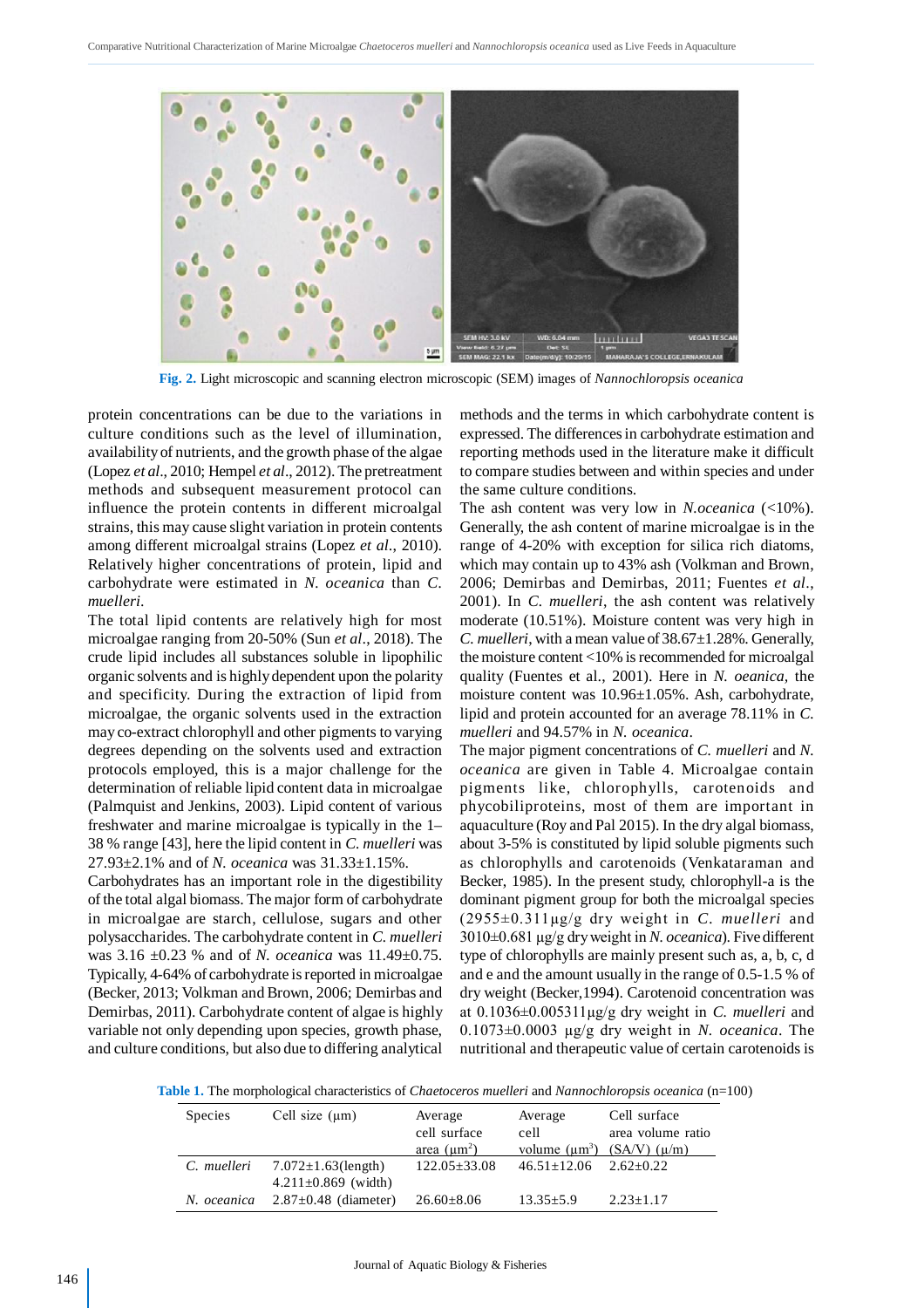**Table 3.** Biochemical composition of *Chaetoceros muelleri* and *Nannochloropsis oceanica* (n=3)

| C. muelleri      | N. oceanica      |
|------------------|------------------|
| $36.51 \pm 2.85$ | $49.31 \pm 6.88$ |
| $3.16 \pm 0.23$  | $11.49 \pm 0.75$ |
| $27.93 \pm 2.1$  | $31.33 \pm 1.15$ |
| 10.51            | 2.44             |
| $38.67 \pm 1.28$ | $10.96 \pm 1.05$ |
|                  |                  |

due to their ability to act as provitamin A, that can be converted into vitamin A (Gouveia and Empis, 2003; Gonzalez *et al*., 2005). In addition, carotenoids have antiinflammatory properties because of their quenching action on reactive oxygen species. The average carotenoid concentration of algae is 0.1-2 % of the dry weight though exceptions are there (Becker, 1994). C-phycocyanin, Cphycoerythrin and allophycocyanin are water soluble pigments coming under phycobiliproteins. *C. muelleri* has 0.1932 $\pm$ 0.0012 µg C-phycobilins, 0.5644 $\pm$ 0.017 µg Callophycocyanin and 0.1732±0.008 µg C-phycoerythrin per gram dry weight. *N. oceanica* contained 0.5175±0.027 µg C-phycobilins, 0.6923±0.015 µg C- allophycocyanin and  $0.3997\pm0.033$  µg C-phycoerythrin per gram dry weight. The major commercial producers of phycobiliproteins (phycoerythrin and phycocyanin) are cyanobacterium *Arthrospira* and rhodophycean member *Porphyridium* (Viskari and Colyer, 2003; Roman *et al*., 2002).

Gas chromatography/mass spectroscopy (GC/MS) analysis results revealed the FAME profiles of *C. muelleri* and *N. oceanica* (Table 5). Microalgal fatty acid compositions were first studied in the 1940s (Millner,1948). In humans and animals, fatty acids are essential components of the diet and are important feed additives in aquaculture also (Borowitzka,1988). The major fatty acids identified in *C. muelleri* were lauric acid, myristic acid, palmitic acid, stearic acid, oleic acid, palmitoleic acid, eicosadienoic acid, linoleic acid, hexadecatrienoate, and

**Table 5.** Fatty acid profile (% of total FAME) of *Chaetoceros muelleri* and *Nannochloropsis oceanica*

| <b>Fatty</b> acids       | C.muelleri | N.oceanica |
|--------------------------|------------|------------|
| Lauric acid              | 2.51       | 0.86       |
| Myristic Acid            | 18.79      | 6.37       |
| Palmitic Acid            | 11.58      | 24.22      |
| Caprylic Acid            |            | 0.21       |
| Capric Acid              |            | 0.24       |
| Stearic Acid             | 6.54       | 2.05       |
| Total SFA                | 39.42      | 33.95      |
| Oleic Acid               | 21.63      | 14.15      |
| Palmitoleic Acid         | 8.56       | 18.18      |
| <b>Total MUFA</b>        | 30.19      | 32.33      |
| 11,14 Eicosadienoic Acid | 3          |            |
| 5,8,11,14,17-            |            | 20.59      |
| Eicosapentaenoic Acid    |            |            |
| Arachidonic Acid         |            | 4.22       |
| Linoleic Acid            | 16.82      | 8.55       |
| 6,9,12 Hexadecatrienoate | 4.52       |            |
| 4,7,10,13, 16,19-        | 6.05       |            |
| decosahexaenoic Acid     |            |            |
| <b>Total PUFA</b>        | 30.39      | 33.36      |

**Table 4.** Pigments (µg/g dry weight) in *Chaetoceros muelleri* and *Nannochloropsis oceanica* (n=3)

| <b>Species</b>  | C.muelleri          | N.oceanica          |
|-----------------|---------------------|---------------------|
| Chlorophyll-a   | $2955 \pm 0.311$    | $3010 \pm 0.681$    |
| Carotenoids     | $0.1036 \pm 0.005$  | $0.1073 \pm 0.0003$ |
| Phycobilins     | $0.1932 \pm 0.0012$ | $0.5175 \pm 0.027$  |
| Allophycocyanin | $0.5644 \pm 0.017$  | $0.6923 \pm 0.015$  |
| Phycoerythrin   | $0.1732 \pm 0.008$  | $0.3997 \pm 0.033$  |
|                 |                     |                     |

docosahexaenoic acid. The fatty acid profile of *N. ocenica* consisted of lauric acid, myristic acid, palmitic acid, caprylic acid, capric acid, stearic acid, oleic acid, palmitoleic acid, eicosapentaenoic acid, arachidonic acid and linoleic acid. The major essential poly unsaturated fatty acids (PUFA) for larval nutrition of various finfish and shellfish includes eicosapentaenoic acid (EPA), docosahexaenoic acid (DHA), and arachidonic acid (Brown, 2002). For crustaceans and marine fish larvae, EPA and DHA are the essential PUFA (Akiyama,1992), which is essential for the development of the nervous system and synthesis of prostaglandins and growth precursors (Harel *et al*., 2000). The major PUFAs present in *C. muelleri* were linoleic acid, decosahexaenoic acid, hexadecatrienoate and eicosadienoic acid, altogether consisted of 30.39%, total monounsaturated fatty acid (MUFA) was 30.19% and total saturated fatty acids (SFA) was 39.42%. The major PUFAs present in *N. ocenica* were eicosapentaenoic acid, linoleic acid, and arachidonic acid, and consisted of 33.36%, total monounsaturated fatty acid (MUFA) was 32.33% and total saturated fatty acids (SFA) was 33.95%. The fatty acid contents of microalgae vary with taxonomic group and it may vary even within the same class. The EPA content of most microalgal species is in the range of 7 to 34%, the DHA content is relatively high in prymnesiophytes and cryptomonads (0.2 to 11%) and relatively high amount of AA (up to 4%) is present in eustigmatophytes and diatoms. The chlorophytes have generally poor nutritional quality with small amounts of EPA (up to 3.2%) in some species and are deficient of C20 and C22 PUFAs, so generally chlorophytes are not efficient as single species-diet (Brown *et al*., 1997). The fatty acid profile of *C. muelleri* and *N. oceanica* revealed that they are important PUFA source for aquaculture organisms.

The elemental composition of *C. muelleri* and *N. oceanica* are given in Table 6. The major minerals present in *C. muelleri* were potassium (2793 µg**),** iron (335.42 µg),

**Table 6.** Elemental composition of *Chaetoceros muelleri* and *Nannochloropsis oceanica*

| <b>Minerals</b> | C. muelleri                             | N. oceanica            |
|-----------------|-----------------------------------------|------------------------|
|                 | $(\mu \varrho / \varrho \, dr)$ weight) | $(\mu g/g$ dry weight) |
| <b>Iron</b>     | 335.42                                  | 244.72                 |
| Potassium       | 2793                                    | 3731                   |
| Copper          | 6.11                                    | 1.72                   |
| Magnesium       | 1.36                                    | 1.01                   |
| Manganese       | 45.89                                   | 73.32                  |
| Zinc            | 15.77                                   | 37.14                  |
| Cobalt          |                                         |                        |
| Calcium         | 294.9                                   | 73.73                  |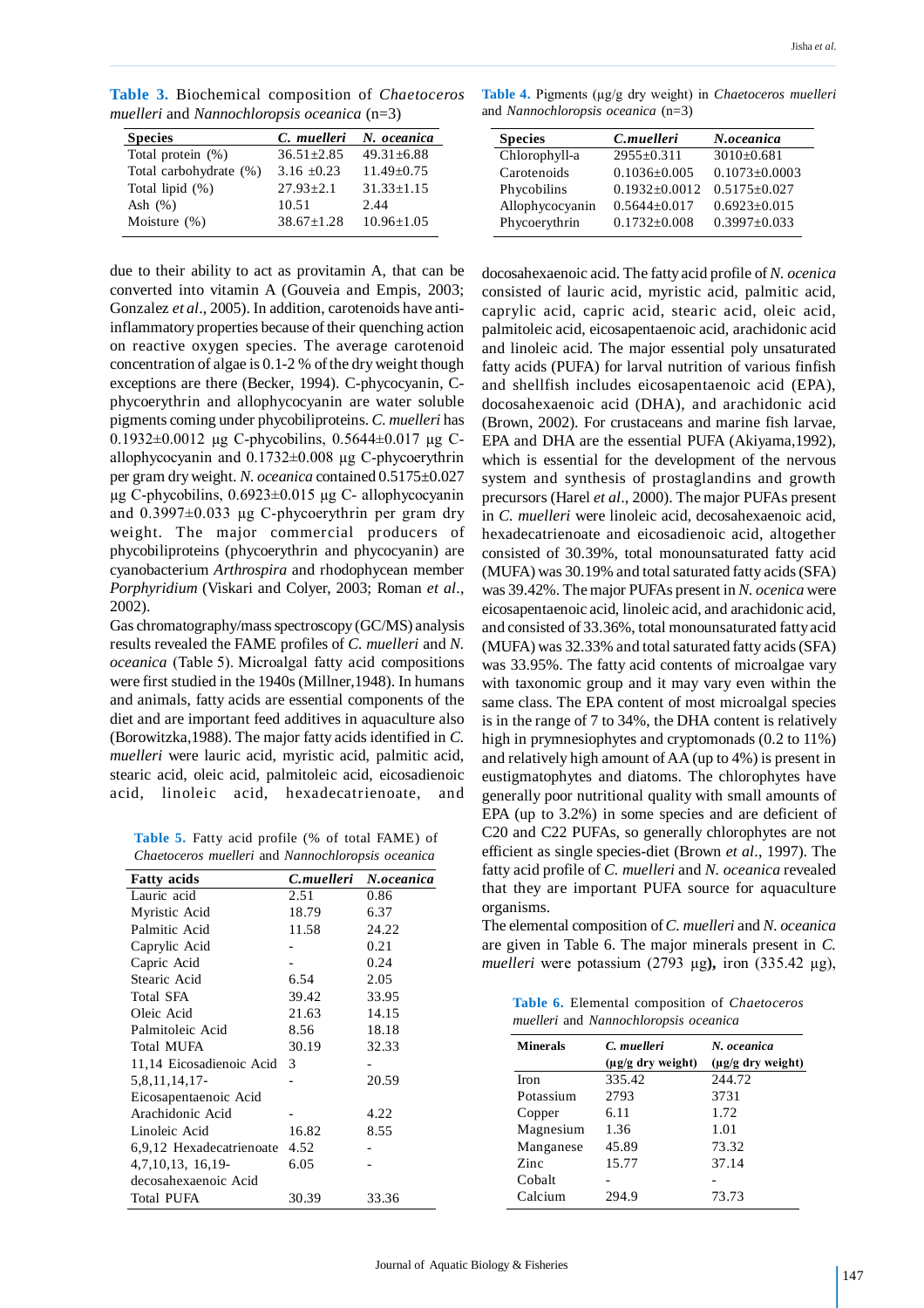| Table 7. Amino acid profiles of <i>Chaetoceros muelleri</i> and |  |
|-----------------------------------------------------------------|--|
| Nannochloropsis oceanica                                        |  |

| Amino acids            | C. muelleri       | N. oceanica       |
|------------------------|-------------------|-------------------|
|                        | (mg/g dry weight) | (mg/g dry weight) |
| Histidine              | 5.824577          | 7.519046          |
| Threonine              | 10.04286          | 15.33741          |
| Valine                 | 11.65174          | 19.04923          |
| Methionine             | 7.985685          | 7.331325          |
| Phenylalanine          | 13.3722           | 19.07554          |
| Isoleucine             | 12.7338           | 17.23601          |
| Leucine                | 18.57429          | 33.90156          |
| Lysine                 | 2.429694          | 22.41032          |
| Total EAA              | 82.614846         | 141.86044         |
| Proline                | 22.67854          | 7.372127          |
| Glycine                | 0.309621          | 14.15517          |
| Aspartic acid          | 24.36203          | 27.7096           |
| Glutamic acid 22.61801 |                   | 43.78388          |
| Serine                 | 14.07362          | 12.53144          |
| Arginine               | 13.00335          | 17.65821          |
| Alanine                | 15.33466          | 24.7357           |
| Tyrosine               | 7.599629          | 11.25145          |
| Cysteine               | 1.323293          | 1.634122          |
| <b>Total NEAA</b>      | 121.302753        | 160.8317          |
| Total                  | 203.176           | 302.6921          |

calcium (294.9 µg), manganese (45.89 µg), zinc (15.77  $\mu$ g), copper (6.11  $\mu$ g) and magnesium (1.36  $\mu$ g) in gram dry weight of microalgal biomass and the composition of major minerals in *N. oceanica* were potassium (3731µg**),** iron  $(244.72 \mu g)$ , calcium  $(73.73 \mu g)$ , manganese (73.32µg), zinc (37.14µg), copper (1.72µg) and magnesium  $(1.01 \mu g)$  in gram dry weight of microalgal biomass. Minerals such as calcium, phosphorus, magnesium, potassium, copper, iron, zinc, manganese, selenium, and iodine have been reported as essential in the diet of fish. The recommended minerals in the diet of lobster and penaeid shrimp are calcium, copper, magnesium, phosphorus, potassium, selenium, and zinc (Davis and Gatlin, 1996). In marine organisms, minerals are the structural components of exoskeleton and endoskeleton, and required for the synthesis of proteins, phospholipids and nucleic acids. Minerals are the important component of metalloprotein such as copper in hemocyanin; iron in hemoglobin and zinc in carboxypeptidase and act as cofactors/activators of different enzymes. Minerals have important function in acid base balance, osmoregulation and in the production of membrane lipids in marine organisms (Davis and Gatlin, 1996). Potassium was the major element in *C.muelleri* and *N.oceanica*. Potassium is taken up in to the microalgal cells by both passively and actively (Markou et al., 2014), microalgal potassium content varies from 1.2% to 1.5% (Tokucsoglu and Uunal, 2003), and in some microalgae up to 7.5% (Grobbelaar, 2004). Cobalt was found to be below detectable level in both the species. Cobalt is an essential microelements, low concentration of cobalt is optimum for microalgal growth and pigment content, at high concentration it has an inhibitory effect (Sheekh *et al*., 2003). Calcium and iron contents were high in *C.muelleri* when compared to *N.oceanica*. Calcium is an important element for microalgal growth, an important cell wall constituent which act as second messenger and affect cell division (Sheekh *et al*., 2003).

Calcium is taken up by the cells actively and passively and the content varies from 0.2 to 1.4% ((Tokucsoglu and Uunal, 2003). Iron is an essential microelement, involved in nitrogen assimilation, electron transfer, oxygen metabolism, DNA, RNA and chlorophyll synthesis (Straus, 2004; Naito *et al*., 2005). The elemental composition of numerous macroalgal (seaweeds) species are well characterised when compared to microalgal species, because of the limited available data, the major efforts toward commercialization of microalgae have generally focused on its organic constituents (e.g., essential PUFA, high-value pigments, and energy feedstock) than their inorganic elemental content (Tibbetts *et al*., 2015). This is not entirely unexpected because, the inorganic elemental composition of macroalgae is generally higher (22–64 %) when compared to microalgae (4-20 %) (McDermid and Stuercke, 2003; Volkman and Brown, 2006).

The amino acid composition of *C. muelleri* and *N. oceanica* are given in Table 7. *N. oceanica* contained higher levels (mg/g dry weight of biomass) of most essential amino acids (EAA) (82.61 mg in *C. muelleri* and 141.86 mg in *N. oceanica*) and non-essential amino acids (NEAA) (121.30 mg in *C. muelleri* and 160.83 mg in *N. oceanica*) than *C. muelleri*. The composition of major essential amino acids (EAA) in *C. muelleri* were histidine (5.82 mg), threonine (10.04 mg), valine (11.65 mg), methionine (7.98 mg), phenylalanine (13.37), isoleucine (12.73 mg), leucine (18.57 mg) and lysine (2.43 mg). The composition of major essential amino acids (EAA) in *N. oceanica* were histidine (7.52 mg), threonine (15.34 mg), valine (19.05 mg), methionine (7.33 mg), phenylalanine (19.07 mg), isoleucine (17.24 mg), leucine (33.90 mg), lysine (22.41 mg). The amino acid pattern of almost all algae compared favorably with that of other food proteins, with minor deficiencies in sulfur containing amino acids methionine and cysteine (Becker, 2004). The nutritional value of protein is considered to be high if the composition of essential amino acid is close to that of feeding animal. For instance, the EAAs lysine, methionine, and tryptophan are typically limiting and often deficient in plant-based protein meals commonly used in animal nutrition (e.g., soybean, canola, sunflower, and flax). Reported levels (% of DW) for these products are 1.2–2.2 % (lysine), 0.6–1.5 % (methionine), and 0.4- 0.7 % (tryptophan) (National Research Council, 2011), while the algal biomass of *C. muelleri* contained lysine at 0.24 % and methionine 0.79 % and *N. oceanica* contained 2.2% lysine and 0.73 % methionine. The algal biomass could be desirable as a supplement in animal feeds and aquaculture feeds to provide EAAs and reduce the costs associated with crystalline amino acid supplementation.

#### **4. Conclusion**

To develop microalgae-based food products, a deep understanding of the nutritional composition and digestibility of microalgal species is essential. The nutritional composition of microalgal cells is greatly influenced by various factors such as species of microalgae, culture conditions, growth medium composition and growth phase. For the complete and appropriate exploitation of microalgae in the aquaculture feed sector,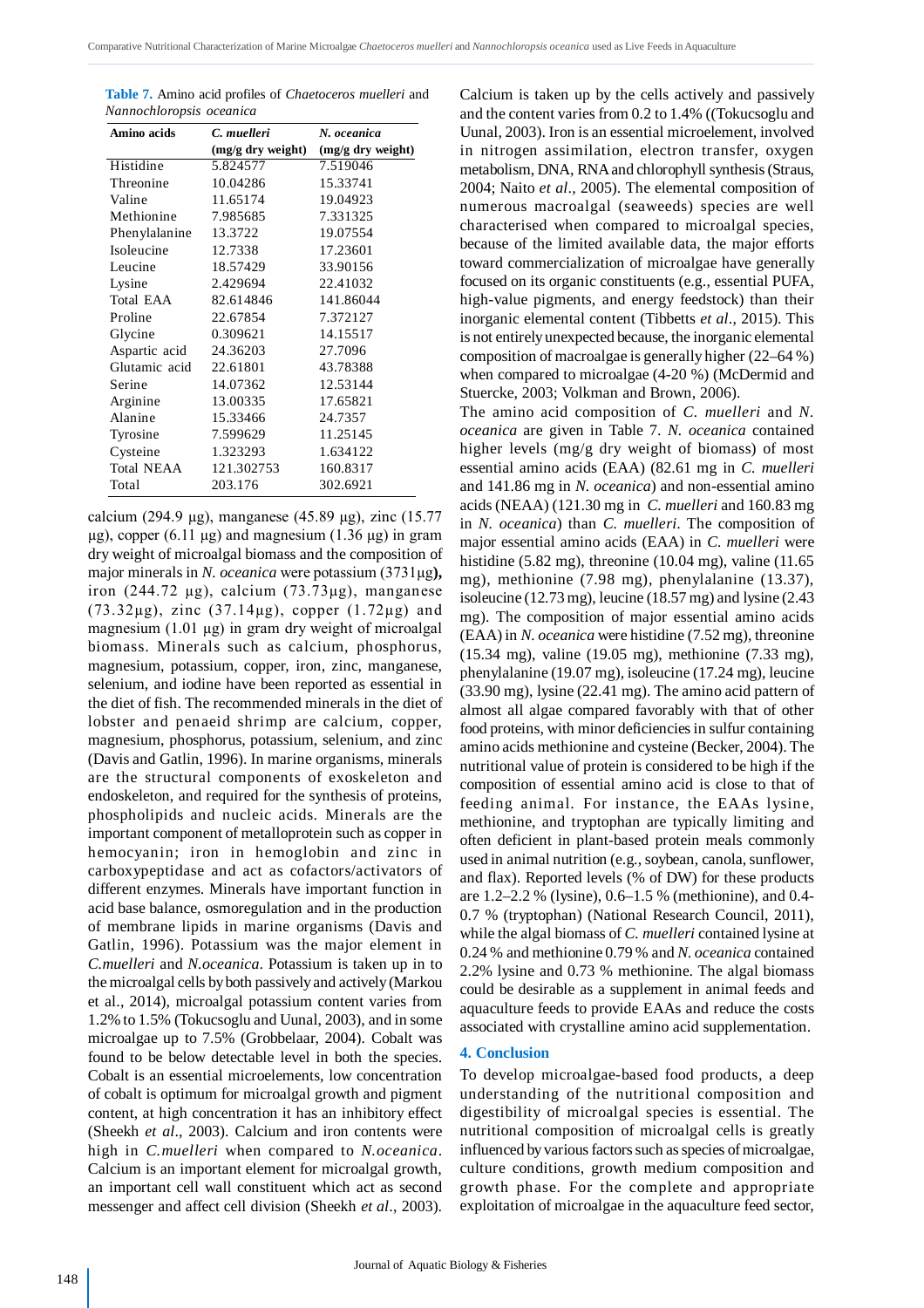a detailed evaluation of the nutritional composition, size and toxic properties of microalgal species available in the culture collections and isolation and characterisation of potential species from nature is required. The present study provides detailed information on the proximate composition, the fatty acid and amino acid profiles, mineral contents and the morphological characteristics of two marine microalgae *C. muelleri* and *N. oceanica* that could be exploited for the appropriate use of these microalgae in aquaculture as single species live feed or in combination. For the complete evaluation of nutritional quality of microalgae, vitamins composition, bioactivity and bioavailability of compounds also should be taken into consideration and by optimizing the culture conditions and growth medium composition, it is possible to significantly improve the digestibility and nutritional quality of microalgal biomass. Availability of microalgal biomass with improved nutritional composition produce more dependable aquafeed and this can ensure the sustainable growing of aquaculture industry to meet the current and future demands.

#### **Acknowledgements**

This study was funded by Kerala Biotechnology Commission, Kerala State Council for Science Technology and Environment (KSCSTE), Government of Kerala, India and M/s Oriental Aquamarine Biotech. India (Pvt.) Ltd, Coimbatore, India, under the Industry Linked Biotechnology Research Scheme (File No. 17 /IBRS / KBC/2009/KSCSTE). The first author is grateful to University Grants Commission (UGC), Government of India, for providing BSR fellowship and to Dr. K. Asok Kumar, Central Institute of Fisheries Technology, Kochi, India, for his support in nutritional analysis.

# **5. References**

- Akiyama, D. 1992. Future considerations for shrimp nutrition and the aquaculture feed industry. Special session on shrimp farming. The World Aquaculture Society. Meetings. Baton Rouge, Louisiana, USA, pp 198–211
- Albentosa, M., Labarta, U., Reiriz, M.J.F. & Camacho, A.P. 1996. Fatty acid composition of *Ruditapes decussatus* spat fed on different microalgal diets. Comparative Biochemistry and Physiology, 133 A: 113-119
- AOAC (Association of Official Analytical Chemists). 1980. *Official Methods of Analysis,* 13th ed. Association of Official Agricultural Chemists. Washington, DC
- Banerjee, S., Hew, W.E., Khatoon, H., Shariff, M. & Yusoff, F.M. 2011. Growth and proximate composition of tropical marine *Chaetoceros calcitrans* and *Nannochloropsis occulata* cultured outdoors and under laboratory conditions. African Journal of Biotechnology, 10 (8): 1375-1383;
- Becker, E.W. 1994. Microalgae: Biotechnology and Microbiology. Cambridge University Press, Cambridge, pp 1-291
- Becker, E.W. 2013. Microalgae for human and animal nutrition. In: Richmond, A., Hu, Q. (eds) *Handbook of microalgal culture: applied phycology and biotechnology*, 2nd edn, Wiley-Blackwell, Oxford. pp 461–503
- Becker, W. 2004. Microalgae for Aquaculture: The Nutritional Value of Microalgae for Aquaculture. In: Richmond, A. (ed) Handbook of Microalgal Culture: Biotechnology and Applied Phycology, Oxford, pp. 380-391.
- Bidlingmeyer, B.A., Cohen, S.A. & Tarvin, T.L. 1984. Rapid analysis of amino acids using pre-column derivatization. Journal of chromatography. B: Biomedical sciences and applications, 336: 93-104
- Bligh, E.G. & Dyer, W.J. 1959. A rapid method of total lipid extraction and purification. Canadian Journal of Biochemistry and Physiology, 37 (8): 911-917; https://doi.org/10.1139/o59-099
- Borowitzka, M.A. 1988. Microalgae as sources of pharmaceuticals and other biologically active compounds. *Journal of Applied Phycology,* 4: 267–279
- Brown, M.R. 2002. Nutritional value of microalgae for aquaculture. In: Suarez, L.E.C., Marie, D.R., Salazar, M.T., Cortes, M.G.G., Simoes, N. (eds) Avancesen Nutricion Acuicola VI. Memorias del VI Simposium Internacional de Nutricion Acuicola. 3 al 6 de Septiembre del. Cancun, Quintana Roo, Mexico.
- Brown, M.R., Jeffrey, S.W. & Garland, C.D. 1989. Nutritional aspects of microalgae used in mariculture: a literature review. CSIRO Marine Laboratories Report No. 205, CSIRO Hobart, Australia.
- Brown, M.R., Jeffrey, S.W., Volkman, J.K. & Dunstan, G.A. 1997. Nutritional properties of microalgae for mariculture. Aquaculture, 151: 315-331
- Davis, D.A. & Gatlin, D.M. 1996. Dietary mineral requirements of fish and marine crustaceans. Revies in Fisheries Science, 4(1): 75-99
- Demirbas, A. & Demirbas, M.F. 2011. Importance of algae oil as a source of biodiesel. Energy Conversion and Management, 52:163–170;doi: 10.1016/j.enconman.2010.06.055
- Dubois, M., Gilles, K.A., Hamilton, J.K., Rebers, P.A. & Smith, F. 1956. Colorimetric method for the determination of sugars and related substances. Analytical Chemistry, 28: 350-356; https://doi.org/10.1021/ac60111a017
- Fabregas, J. & Herrero, C. 1986. Marine microalgae as a potential source of minerals in fish diets. Aquaculture, 51: 237-243; doi:10.1016/0044-8486(86)90315-7
- Feng, D.,Chen Z., Xue S. & Zhang W. 2011. Increased lipid production of the marine oleaginous microalgae Isochrysis zhangjiangensis (Chrysophyta) by nitrogen supplement. Bioresouce Technology, 102:6710-6716
- Fleurence, J., Morançais, M., Dumay, J., Decottignies, P., Turpin, V., Munier, M., Bueno, N.G. & Jaouen, P. 2012. What are the prospects for using seaweed in human nutrition and for marine animals raised through aquaculture? Trends in Food Science & Technology, 27:57-61; https://doi.org/10.1016/j.tifs.2012.03.004
- Fuentes, M.M.R., Perez, A.N., Camacho, F.G., Miras, J.J.R. & Guerrero, J.L.G. 2001. Biomass nutrient profiles of the microalga *Nannochloropsis*. Journal of Agricultural and Food Chemistry, 49: 2966-2972; https://doi.org/10.1021/jf0010376
- Gonzalez, M.G., Moreno, J., Manzano, J.C., Florencio, F.J. & Guerrero, M.G. 2005. Production of *Dunaliella salina* biomass rich in 9-*cis*-â-carotene and lutein in a closed tubular photobioreactor. Journal of Biotechnology, 115: 81–90; https://doi.org/10.1016/ j.j biotec.2004.07.010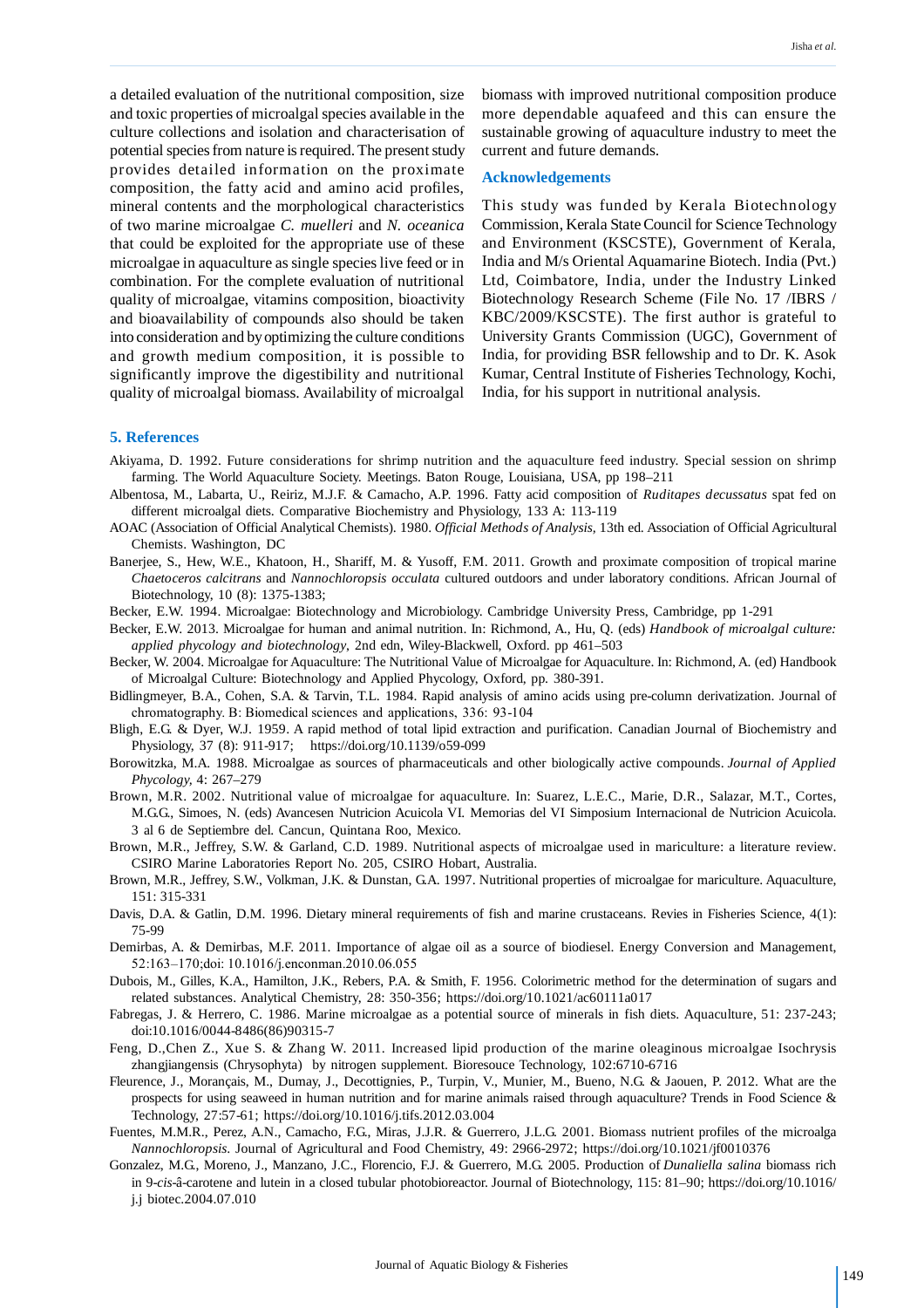- Gouveia, L. & Empis, J. 2003. Relative stabilities of microalgal carotenoids in microalgal extracts, biomass and fish feed: effect of storage conditions. Innovative Food Science & Emerging Technologies, 4:227–233; https://doi.org/10.1016/S1466- 8564(03)00002-X
- Grant, E. 2008. *Hand book, phycological methods: developmental and cytological methods*. Cambridge university press, Cambridge, 425 pp.
- Grobbelaar, J.U. 2004. Algal Nutrition Mineral Nutrition. In: Richmond. A. (ed) *Handbook of Microalgal Culture: Biotechnology and Applied Phycology*, Blackwell Publishing Ltd, Oxford, pp 97–115
- Guedes, A.C. & Malcata, F. 2012. Nutritional value and uses of microalgae in aquaculture. In: Muchlisin, Z.A. (ed) *Aquaculture,* pp. 59–78.
- Guillard, R.R.L. 1975. Culturing of phytoplankton for feeding marine invertebrates. In: Smith, W.L., Chanley, M.H. (eds) Culture of marine invertebrate animals, Plenum Press, NY, pp 26-60.
- Harel, M., Lund, E., Gavasso, S., Herbert, R. & Place, A.R. 2000. Modulation of arachidonate and decosahexaenoate in *Morone* sp. larval tissues and the effect on growth and survival. Lipids, 35 (11): 1269–1280; doi: 10.1007/s11745-000-0643-6
- Hariharan, M., Naga, S. & Noord, T.V. 1993. Systematic approach to the development of plasma amino acid analysis by highperformance liquid chromatography with ultraviolet detection with precolumn derivatization using phenyl isothiocyanate. Journal of chromatography. B: Biomedical sciences and applications, 621:15-22
- Hemaiswarya, S., Raja, R., Kumar, R.R., Ganesan, V. & Anbazhagan, C. 2011. Microalgae: a sustainable feed source for aquaculture. World Journal of Microbiology and Biotechnology, 27: 1737-1746; https://doi.org/10.1007/s11274-010-0632-z
- Hempel, N., Petrick, I. & Behrendt, F. 2012. Biomass productivity and productivity of fatty acids and amino acids of microalgae strains as key characteristics of suitability for biodiesel production. Journal of Applied Phycology, 24: 1407-1418
- Jayasree, N.B., Aneesh, T.P., Prabhakar, V. & Anandan, R. 2012. GC-MS, HPLC and AAS analysis of fatty acids, amino acids and minerals in red algae *Amphiroa anceps*. International Journal of Pharmacy and Pharmaceutical Sciences, 4:187-190
- Jensen, A. 1978. Chlorophylls and carotenoids. In: Hellebust, J.A., Craige, S. (eds) *Handbook of phycological methods*. Cambridge University Press, Cambridge, pp 60-70.
- Khatoon, H., Yusoff, F.M., Banerjee, S., Shariff, M. & Mohamed, S. 2007. Use of periphytic cyanobacterium and mixed diatoms coated substrate for improving water quality, survival and growth of *Penaeus monodon* Fabricius post larvae. Aquaculture, 271:196-205; https://doi.org/10.1016/j.aquaculture.2007.06.036
- Knauer, J., Barrett, S.M., Volkman, J.K. & Southgate, P.C. 1999. Assimilation of dietary phytosterols by Pacific oyster *Crassostrea gigas* spat. Aquaculture Nutrition, 5: 257-266; doi: 10.1046/j.1365-2095.1999.00122.x
- Lee, Y.K., Tan, H.M., Low, C.S. 1989. Effect of salinity of medium on cellular fatty acid composition of marine alga *Porphyridium cruentum* (Rhodophyceae). Journal of Applied Phycology 1(1): 19-23; https://doi.org/10.1007/BF00003531
- Lopez, C.V., Garcia, M.C., Fernandez, F.G., Bustos, C.S., Chisti, Y. & Sevilla, J.M. 2010. Protein measurements of microalgal and cyanobacterial biomass. Bioresource Technology, 101: 7587-7591; https://doi.org/10.1016/j.biortech.2010.04.077
- Lowry, O.H, Rosebrough, N.J., Farr, A. & Randall, R.J. 1951. Protein measurement with the folin phenol reagent. Journal of Biological Chemistry, 193: 265-275
- Mackinney, G. 1941. Absorption of light by chlorophyll solution. Journal of Biological Chemistry, 140: 315-322
- Maisashvili, A., Bryant, H., Richardson, J., Anderson, D., Wickersham, T. & Drewery, M. 2015. The values of whole algae and lipid extracted algae meal for aquaculture. Algal Research, 9:133-142; doi:10.1016/j.algal.2015.03.006
- Markou, G., Vandamme, D. & Muylaert, K. 2014. Microalgal and cyanobacterial cultivation: The supply of nutrients. Water Research, 65: 186-202; https://doi.Org/10.1016/j.watres. 2014.07.025
- McDermid, K.J. & Stuercke, B. 2003. Nutritional composition of edible Hawaiian seaweeds. Journal of Applied Phycology, 15: 513–524; https://doi.org/10.1023/B:JAPH.000000 4345.31686.7f
- Millner, H.W. 1948. The fatty acids of *Chlorella*. Journal of Biochemistry, 176: 813–817
- Morais, S., Koven, W., Ronnestad, I., Dinis, M.T. & Conceicao, L.E.C. 2005. Dietary protein: lipid ratio and lipid nature affect fatty acid absorption and metabolism in a teleost larva. British Journal of Nutrition, 93: 813–820; doi:10.1079/BJN20051378
- Naito, K., Matsui, M. & Imai, I. 2005. Ability of marine eukaryotic red tide microalgae to utilize insoluble iron. Harmful Algae 4 (6): 1021-1032; https://doi.org/10.1016/j.hal. 2005.02.003
- National Research Council. 2011. Nutrient requirements of fish and shrimp. National Academies Press, Washington, DC, 376
- Palmquist, D.L. & Jenkins, T.C. 2003. Challenges with fats and fatty acid methods. Journal of animal science, 81: 3250–3254; doi:10.2527/2003.81123250x
- Renaud, S.M., Parry, D.L. & Thinh, L.V. 1994. Microalgae for use in tropical aquaculture I: gross chemical and fatty acid composition of twelve species of microalgae from the Northern Territory, Australia. Journal of Applied Phycology, 6:337-345; https:// doi.org/10.1007/BF02181948
- Riquelme, C.E. & Herrera, R.E.A. 2003. Microalgae and bacteria interaction in the aquatic environment and their potential use in aquaculture. Revista Chilena de Historia Natural, 76:725-736
- Rodriguez, J.C., García, M.C.C., Lopez, C.V.G., Sevilla, J.M.F., Gomez, A.C. & Grima, E.M. 2013. A low-cost culture medium for the production of *Nannochloropsis gaditana* biomass optimized for aquaculture. Bioresource Technology, 144: 57-66; doi: 10.1016/j.biortech.2013.06.083.
- Rodríguez, J.R.B., Reina, G.G. & Rodríguez, J.J.S. 1997. Determination of Free Amino Acids in Microalgae by High-performance Liquid Chromatography Using Pre-Column Fluorescence Derivatization. Biomedical Chromatography, 11: 335-336
- Roman, R.B., Pez, J.M.A., Fernandez, F.G.A. & Grima, E.M. 2002. Recovery of pure B-phycoerythrin from the microalga *Porphyridium cruentum*. Journal of Biotechnology, 93: 73–85; https://doi.org/10.1016/S0168-1656(01)00385-6
- Roy, S.S. & Pal, R. 2015. Microalgae in Aquaculture: A Review with Special References to Nutritional Value and Fish Dietetics. Proceedings of the Zoological Society, 68 (1):1–8; https://doi.org/10.1007/s12595-013-0089-9
- Salama, E.S., Kim, H.C., Shanab, R.A.A., Ji, M.K., Oh, Y.K., Kim, S.H. & Jeon, B.H. 2013. Biomass, lipid content, and fatty acid composition of freshwater *Chlamydomonas mexicana* and *Scenedesmus obliquus* grown under salt stress. Bioprocess and Biosystem Engineering, 36: 827-833; doi:10.1007/s00449-013-0919-1